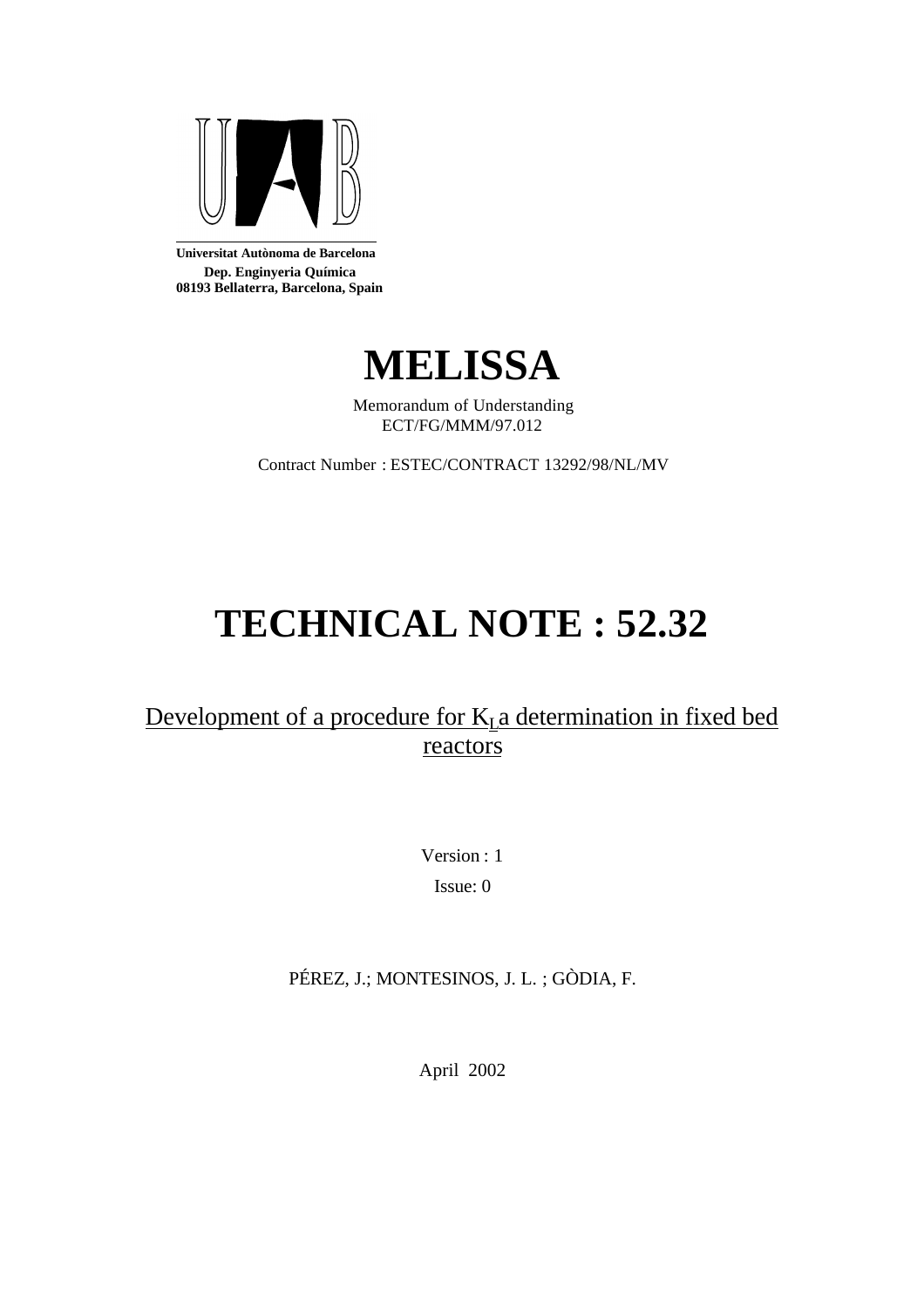# **Document Change Log**

| <b>Version</b> | <b>Issue</b>      | Date    | <b>Observation</b> |
|----------------|-------------------|---------|--------------------|
|                | Draft             | 10/2/02 |                    |
|                | $\mathbf{\Omega}$ | 9/4/02  | Original Version   |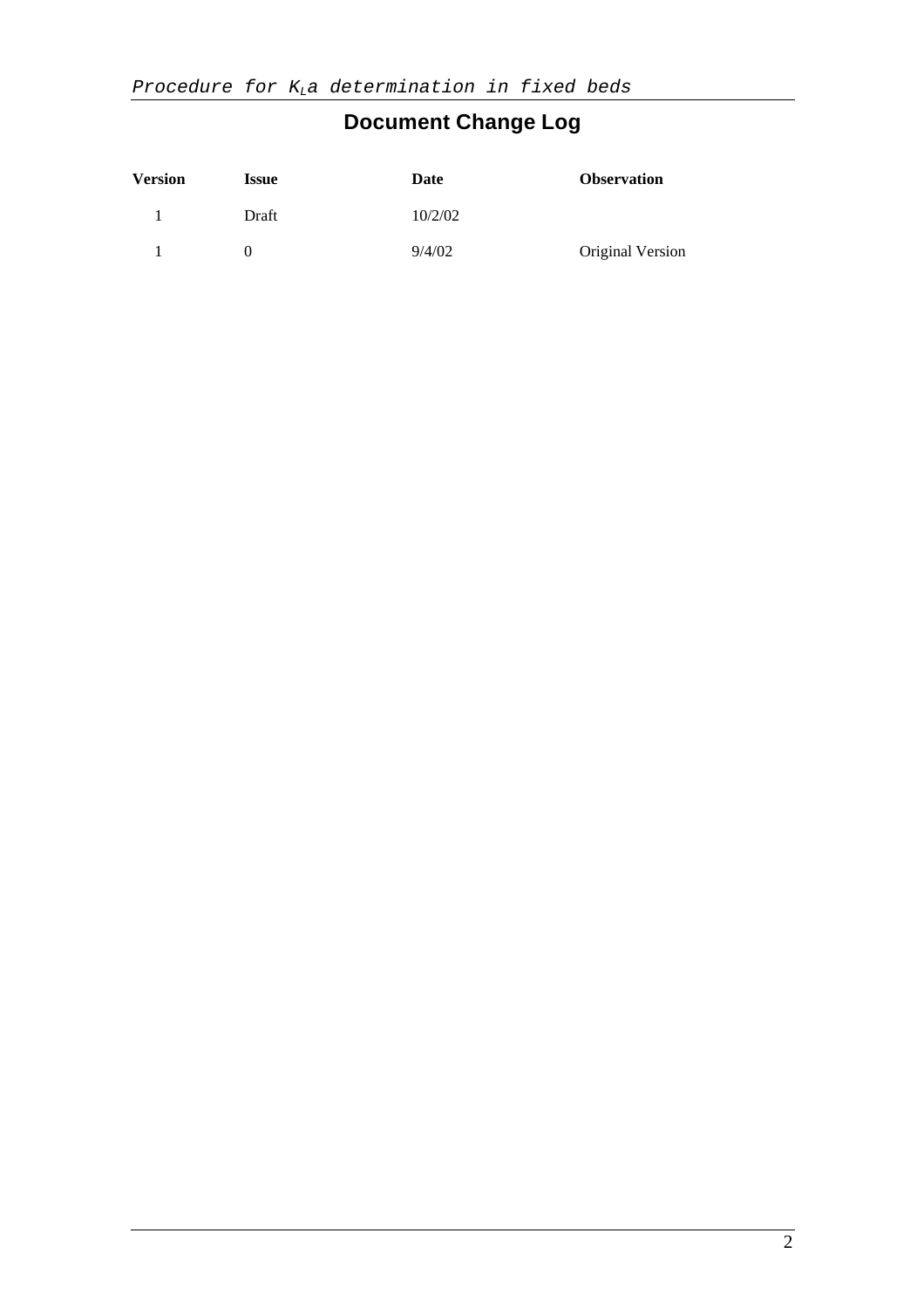### **TABLE OF CONTENTS**

| 6. ESTIMATION OF THE K <sub>I</sub> A COEFFICIENT DURING THE OPERATION OF THE REACTORS 12 |  |
|-------------------------------------------------------------------------------------------|--|
|                                                                                           |  |
|                                                                                           |  |
|                                                                                           |  |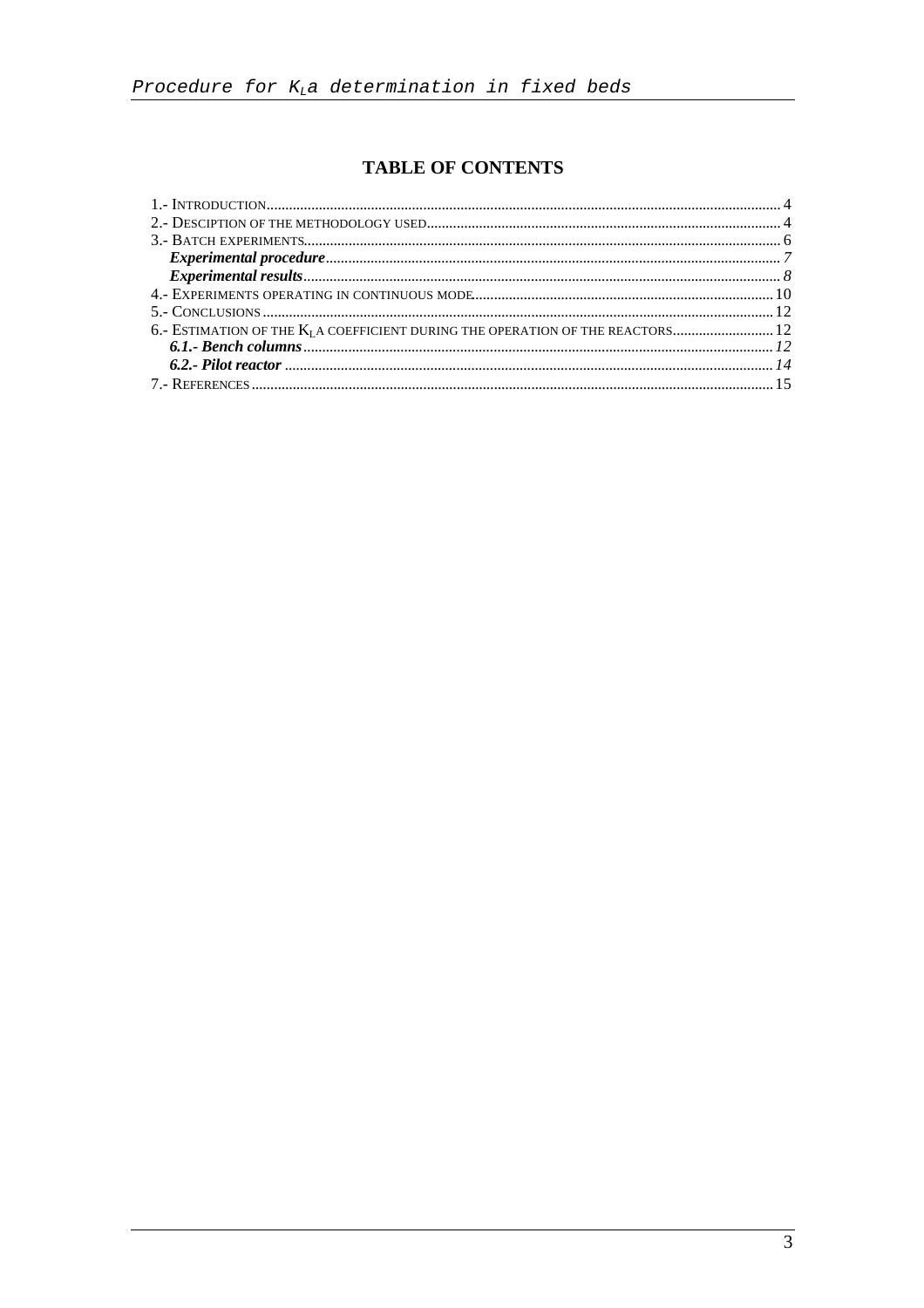#### **1.- Introduction**

The  $K<sub>L</sub>$  a coefficient has been considered as a key parameter to go deeply into the study of the nitrifying fixed bed reactors corresponding to the third compartment of the MELISSA loop. In order to perform an experimental estimation of this mass transfer coefficient, two partners of the MELISSA project have carried out a set of experiments.

In technical note 52.31 the first experiments to determine  $K<sub>L</sub>$  a coefficient were carried out with the aid of a developed methodology which includes the use of the liquid flow model in the reactor (previously determined from RTD experiments, TN 37.510).

In the present technical note more experiments have been carried out and the methodology used has been reviewed and slightly modified in order to obtain a more precise approach to the real value of this coefficient in the bed part of the reactor.

The modifications performed are mainly two:

- a) The Henry's constant for the oxygen has been corrected to take into account the ionic strength of the solution;
- b) Experiments in continuous mode have been carried out. This kind of operation using the sulphite method has been used because the parameters of the flow model were obtained with continuous experiments, and the effect of the liquid flow rate would be important.

#### **2.- Desciption of the methodology used**

The methodology used for these experiments is the same already described in TN 52.31, with the only exception of the correction of the Henry's constant to take into account the ionic strength of the sulphite solution. Then the resulting equations are (see figure 1):

$$
G_{e}y_{e} - G_{s}y_{s} = (r_{O_{2}})_{A}V_{A} + (r_{O_{2}})_{B}V_{B} + (r_{O_{2}})_{C}V_{C}
$$
\n(1)  
\n
$$
y_{A} = \frac{A}{1+A}; \text{ where, } A = \frac{y_{e} - (r_{O_{2}})_{A}\frac{V_{A}}{G_{e}}}{1 - y_{e}}
$$
\n(2 and 3)  
\n
$$
y_{B} = \frac{A}{1+A}; \text{ where, } A = \frac{y_{A} - (r_{O_{2}})_{B}\frac{V_{B}}{G_{A}}}{1 - y_{A}}; \text{ with, } G_{A} = G_{e} - (r_{O_{2}})_{A}V_{A}
$$
\n(4.5 and 6)  
\n
$$
y_{s} = \frac{A}{1+A}; \text{ where, } A = \frac{y_{B} - (r_{O_{2}})_{C}\frac{V_{C}}{G_{B}}}{1 - y_{B}}; \text{ with, } G_{B} = G_{A} - (r_{O_{2}})_{B}V_{B}
$$
\n(7.8 and 9)  
\n
$$
C_{A}^{*} = \frac{y_{e}P_{e} - y_{A}P_{A}}{H \ln \frac{y_{e}P_{e}}{V_{C}P_{C}}}
$$
\n
$$
(k_{L}a)_{A} = \frac{(r_{O_{2}})_{A}}{C_{A}^{*}}
$$
\n
$$
H \ln \frac{y_{A}P_{A}}{y_{B}P_{B}}
$$
\n(12)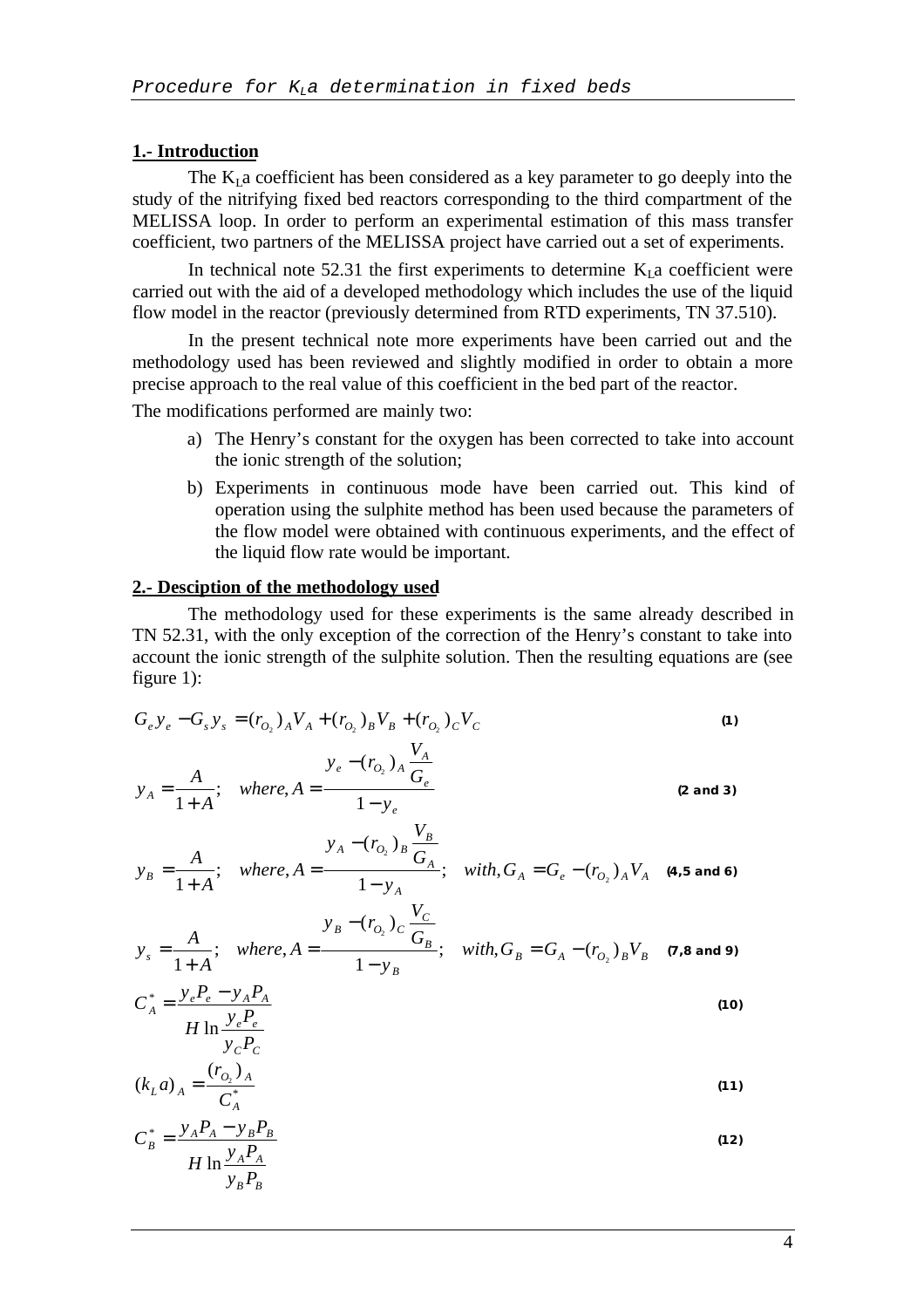$$
(kLa)B = \frac{(rO2)B}{CB*}
$$
  
\n
$$
CC* = \frac{yBPB - yCPC}{H \ln \frac{yBPB}{yCPC}
$$
  
\n
$$
(kLa)C = \frac{(rO2)C}{CC*}
$$
  
\n(15)



*Figure 1.- Nomenclature used in the oxygen balances to apply the sulphite method. Where y<sup>i</sup> are the oxygen molar fractions in the gas flow, of total flow-rate of G<sup>i</sup> , V<sup>i</sup> is the liquid volume in each part (A, B, C), and (r<sub>O2</sub>)*<sup>*i*</sup> *is the oxygen consumption rate (oxygen moles per time and volume unit) in each section of the reactor (A, B, C). A diagram with the terminology used regarding the mass balances for liquid phase is also detailed; where q<sup>r</sup> is the recirculation flowrate, q the feed flow rate and f the backmixing coefficient.*

Henry's constant (*H* in Pa·L/mol; *He* in Pa) has been corrected taking into account the ionic strength of the solution used in the experiments. From the model developed by Schumpe *et al.* (1982) to compute the oxygen solubility in culture mediums, it is possible to determine the influence of the electrolyte concentration in the oxygen solubility:

$$
\log \frac{He}{He_B} = \sum H_i I_i \tag{16}
$$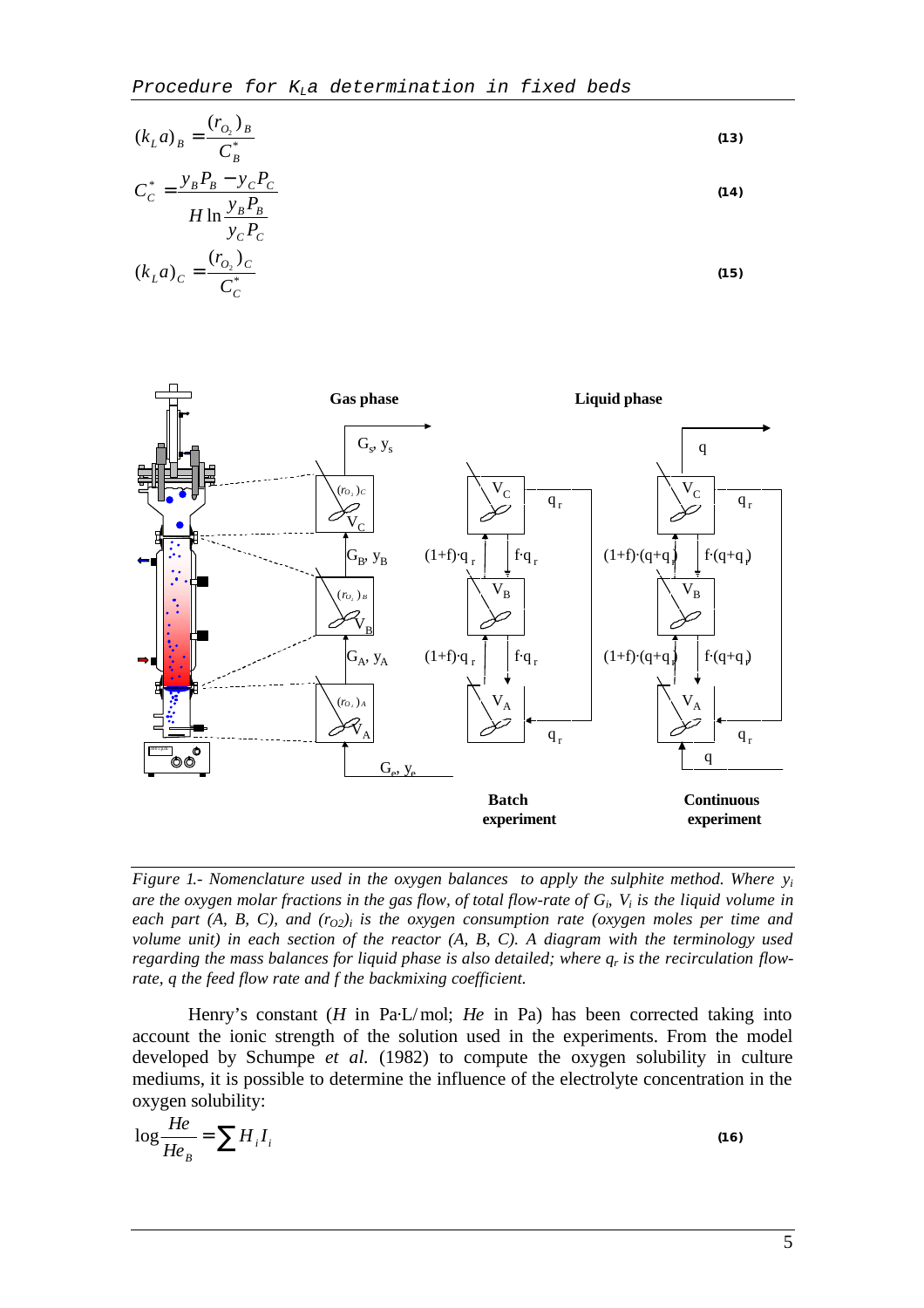Where  $He<sub>B</sub>$  is the Henry's constant (Pa) in pure water (tabled as a function of temperature),  $H_i$  are the model parameters specific for each ion at a given temperature.  $I_i$ is the ionic strength of each ion, and is calculated as follows:

$$
I_i = \frac{1}{2} c_i z_i^2 \tag{17}
$$

Where  $c_i$  is the concentration of a particular ion (mol/L) and  $z_i$  is the ion charge as an absolute value.

When oxygen concentration is decreasing in gas phase, the total gas flow-rate consequently, also decreases. On the other hand, the oxygen transferred to liquid phase reacts with sulphite to produce sulphate. In that way, the sulphite concentration in each of the three parts of the reactor (A, B and C), varies due to two reasons: the reaction with transferred oxygen from gas phase and, on the other hand, due to the mix of the liquid phase. The mass balances corresponding to sulphite in each part of the reactor can be established from the flow model already described (TN 52.31).

#### **3.- Batch experiments**

If the experiments are carried out working in batch, the sulphite mass balances are (see also figure 1):

$$
\frac{dC_A}{dt} = \frac{1}{V_A} [q_r \cdot C_C + f \cdot q_r \cdot C_B - (1+f) \cdot q_r \cdot C_A] - 2 \cdot (r_{O_2})_A
$$
\n(18)

$$
\frac{dC_B}{dt} = \frac{1}{V_B} \left[ (1+f) \cdot q_r \cdot C_A + f \cdot q_r \cdot C_C - (1+2 \cdot f) \cdot q_r \cdot C_B \right] - 2 \cdot (r_{O_2})_B
$$
\n(20)

$$
\frac{dC_C}{dt} = \frac{1}{V_C} \left[ (1+f) \cdot q_r \cdot C_B - (1+f) \cdot q_r \cdot C_C \right] - 2 \cdot (r_{O_2})_C \tag{21}
$$

Con 
$$
\left(r_{SO_3^{2^-}}\right)_i = 2\left(r_{O_2}\right)_i
$$
;  $i = A, B, C$  (22)

During experiments the sulphite concentration has been determined at each instant *t*, in each one of the parts of the reactor  $(C_A, C_B, C_C)$ . The value of the variables  $V_i$ ,  $q_r$ ,  $f$   $y$   $V_m$  is known in the conditions in which the experiment is carried out. Therefore, is possible to build an objective function that allows to fit, using least squares method, the theoretical evolution of the sulphite concentrations in each tank to the experimental evolution of these concentrations, determined through titration of the withdrawn samples. This optimisation is carried out using as adjustable parameters the unknowns of the last set of ordinary differential equations:  $(r_{O2})$ <sub>i</sub>. Using this values  $(r_{O2})$ <sub>i</sub> is possible to estimate the  $K<sub>L</sub>$ a coefficient in each part of the reactor using the equations 1-15.

The objective function used is presented in equation 23, which is a non linear weighted least square function, in which a major weight is imposed to the values corresponding to the bed (part B), because a major precision is necessary to this part (in the bed the biological degradation is produced). In this equation,  $y^x_{i,j}$  are the theoretical ( $x =$ *theoretical*), and experimental  $(x = experimenta)$  concentrations of the sections A, B and C (for  $j = A, B, C$ ), at different time instants *t*, from  $i = 1, 2, 3, \dots, n$ , where *n* is the number of experimental points.

$$
f_{objective} = 0.25 \sum_{i=1}^{n} \left( y_{i,A}^{\text{theor}} - y_{i,A}^{\text{experimental}} \right)^2 + 0.5 \sum_{i=1}^{n} \left( y_{i,B}^{\text{theor}} - y_{i,B}^{\text{experimental}} \right)^2 + 0.25 \sum_{i=1}^{n} \left( y_{i,C}^{\text{theor}} - y_{i,C}^{\text{experimental}} \right)^2
$$
 (23)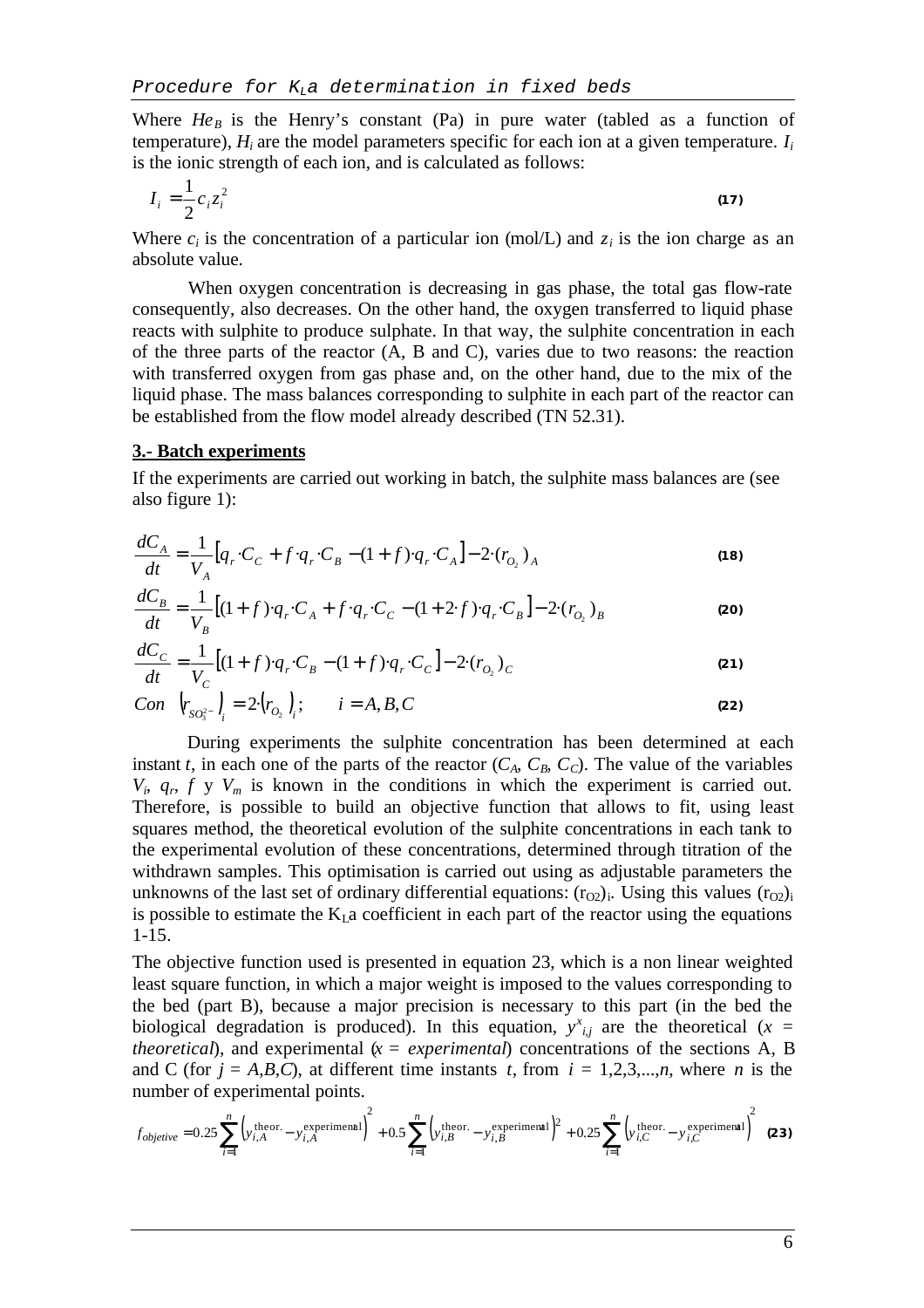In figure 24 the calculation diagram of the optimization procedure is described. All computations have been carried out using MATLAB (*v. 4.2b,* The MathWorks, Inc. 1994).



*Figure 2.- Structure and funcionality of the main routines used in the optimization of the batch experiments of determination of KLa coefficient using a chemical method.*

#### *Experimental procedure*

The reactor with any liquid inside is filled under inert atmosphere (nitrogen), with a sodium sulphite solution (50-100  $g/L$ ). At time zero the aeration is switched on and samples are withdrawn from the three parts of the reactor (see figure 3) under inert atmosphere. This samples are added to a solution containing  $I_2$  (25.38 g/L) and KI (70 g/L). After titration with thiosulphate, the sulphite concentration as function of time corresponding to the different sections of the reactor is calculated with equation 24. All experiments have been carried out at  $30^{\circ}$ C.

$$
C_{SO_3^{2-}} = \frac{C_{I_2} V_{I_2} - 0.5 \cdot C_{S_2 O_3^{2-}} V_{S_2 O_3^{2-}}}{V}
$$
\n(24)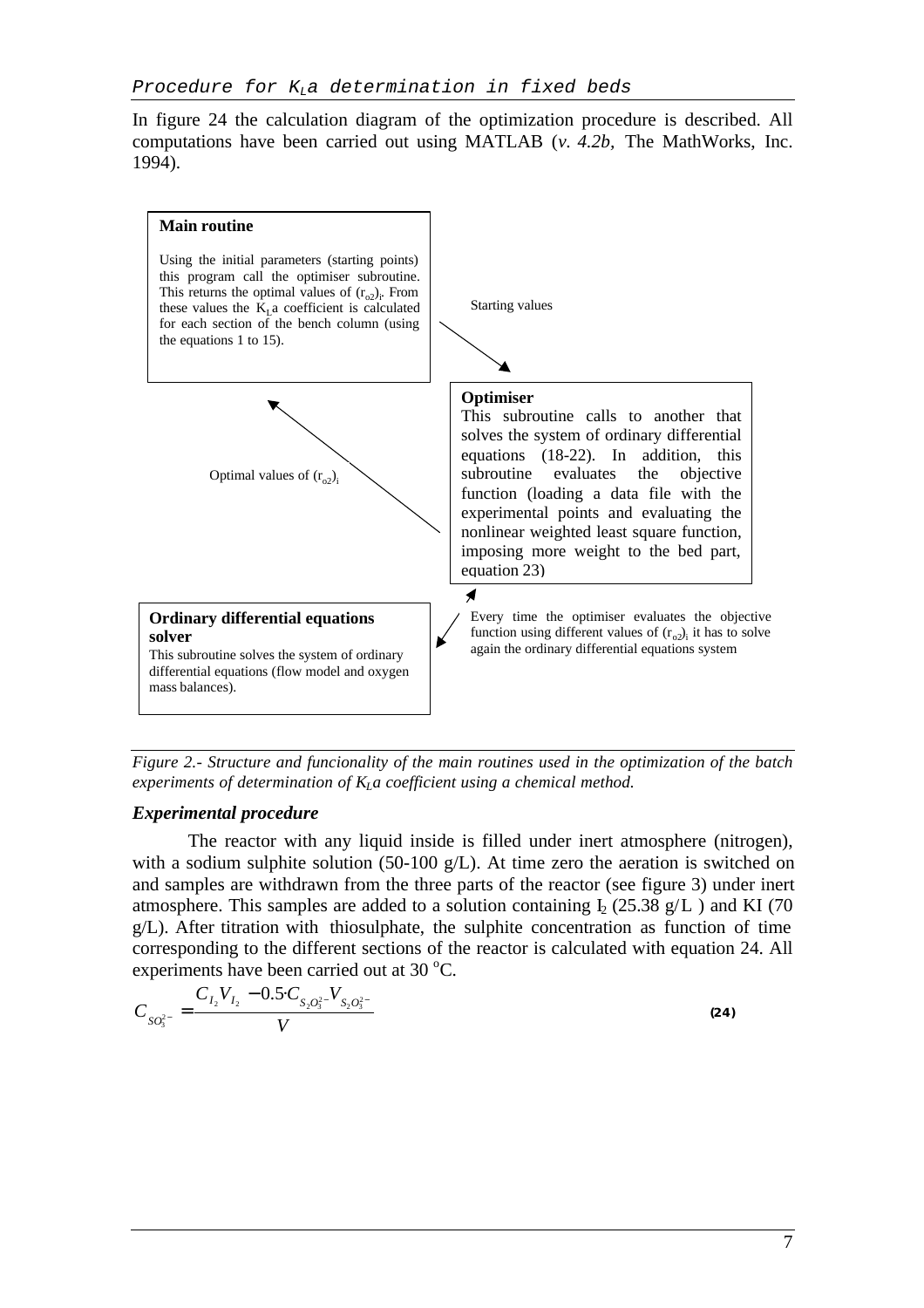Where  $C_{SO_3^{2-}}$  is the sulphite concentration at time *t*;  $C_{I_2}$ ,  $V_{I_2}$  are the concentration and the volume corresponding to the solution used to add the samples withdrawn from the reactor;  $C_{S_2O_3^{2-}}$  is the thiosulphate concentration used for titration;  $V_{S_2O_3^{2-}}$  is the volume required in a titration and, *V* is the volume of the sample.



*Figure 3.- Points of sample withdrawal in the bench nitrifying reactor during the*  $K_l a$ *experiments using the sulphite method.*

#### *Experimental results*

A new experiment has been carried out using the sulphite method with an aeration flow-rate of 40 mL/min and without liquid recirculation. The results after optimization are shown in figure 4 and in table 1. In addition, a study to determine the precision of the fitted parameters in the optimization has been carried out (figure 5).

As can be observed in figure 4, the evolution of the sulphite concentration in each part of the reactor is different. The variation in the sulphite concentration in the experiment is due to two different reasons: firstly, the oxygen transfer from the gas to the liquid phase, and secondly, the mixing of the liquid phase. The mixing of the liquid phase between sections is produced mainly due to the effect of the gas bubbles in the liquid phase (in this experiment is carried out without external liquid recirculation).

Although the fitted results obtained are satisfactory, the sensitivity analysis carried out shows that the precision associated with the  $K<sub>1</sub>$  a coefficient associated to bed is higher than in the case of the two coefficients corresponding to both, bottom and top parts of the reactor. On the other hand, a clear drawback of this type of determination is that the flow model parameters could not be accurate enough due to the fact that the RTD experiments were carried out in continuous mode. For this reason, a new experiment were performed in continuous mode, to operate strictly using the same conditions than those used in RTD experiments.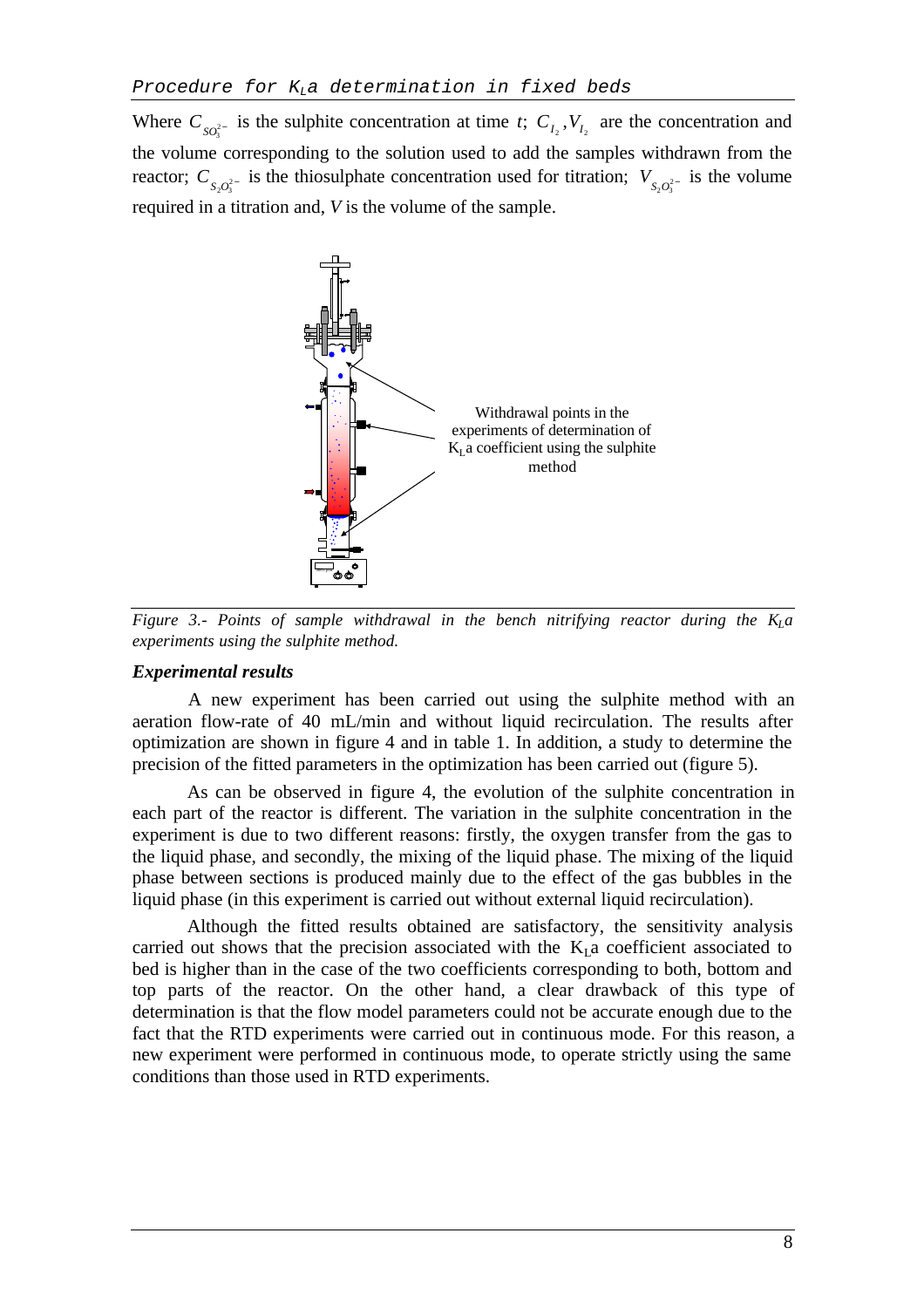

*Figure 4.- Determination of the KLa coefficient using the sulphite method. Batch experiment.*

*Table 1.- Results obtained in the determination of the KLa coefficient in each part of the reactor sections, as can be observed in figure 4.*



*Figure 5.- Estimation of the confidence contours using a 95 % confidence level. — Confidence contour corresponding to bed and bottom KLa coefficients (using a value for the bottom K<sub>L</sub>* $a$  *coefficient of 0.02*  $s<sup>1</sup>($  *+ optimal values of the parameters).* 

*— — — Confidence contour corresponding to bed and top KLa coefficients (using a value for the bottom*  $K_L a$  *coefficient of 0.03*  $s^I$  ( $\Box$  *optimal values of the parameters).*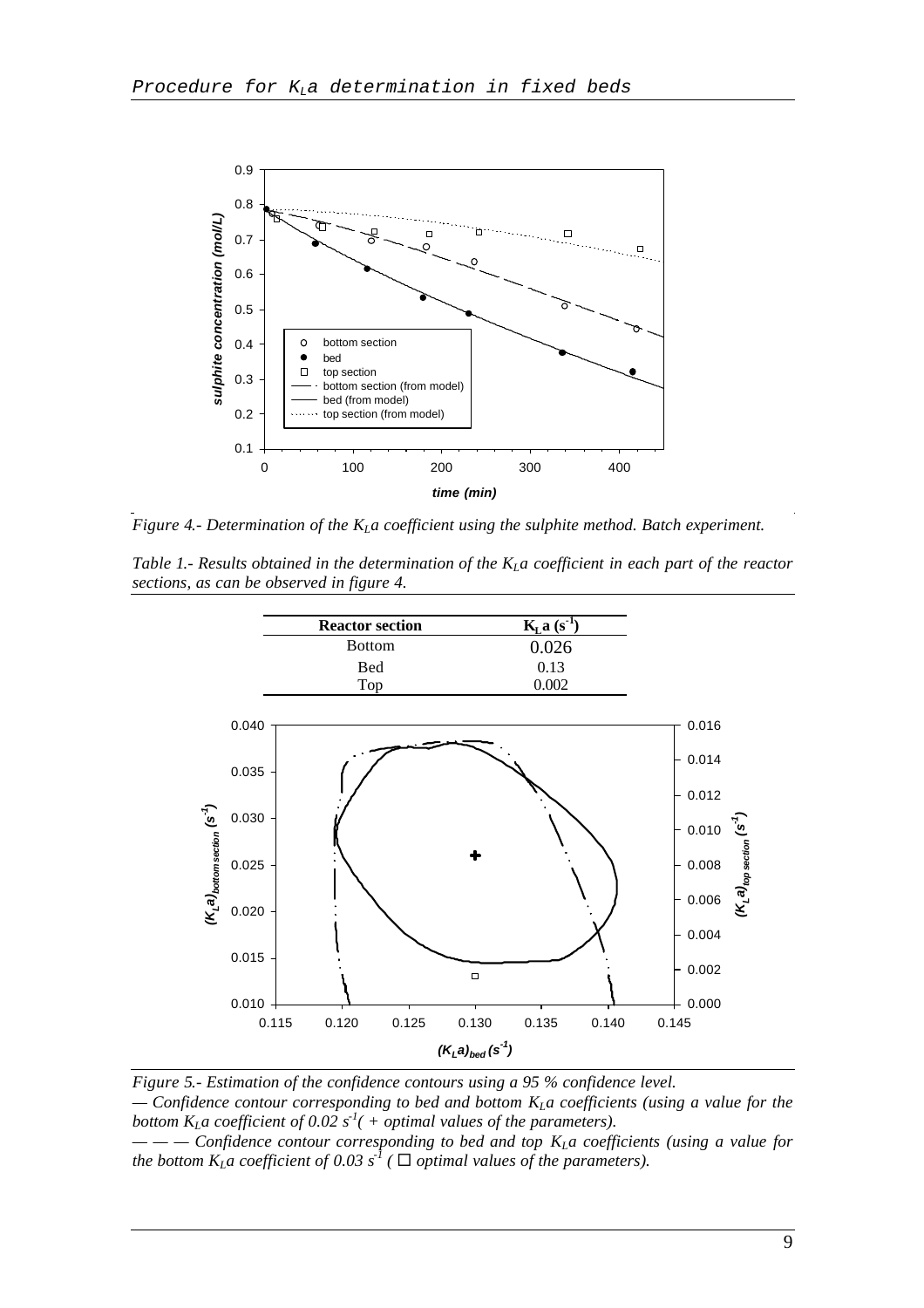#### **4.- Experiments operating in continuous mode**

The reactor operates in continuous mode (using distilled water as feed), the sulphite balances are (see also figure 1):

$$
\frac{dC_A}{dt} = \frac{1}{V_A} [q_r \cdot C_C + f \cdot (q + q_r) \cdot C_B - (1 + f) \cdot (q + q_r) \cdot C_A] - 2 \cdot (r_{O_2})_A
$$
\n(25)

$$
\frac{dC_B}{dt} = \frac{1}{V_B} \left[ (1+f) \cdot (q+q_r) \cdot C_A + f \cdot (q+q_r) \cdot C_C - (1+2 \cdot f) \cdot (q+q_r) \cdot C_B \right] - 2 \cdot (r_{O_2})_B \tag{26}
$$

$$
\frac{dC_C}{dt} = \frac{1}{V_C} \left[ (1+f) \cdot (q+q_r) \cdot C_B - (1+f) \cdot (q+q_r) \cdot C_C \right] - 2 \cdot (r_{O_2})_C \tag{27}
$$

With 
$$
\left(r_{SO_3^{2-}}\right)_i = 2 \cdot \left(r_{O_2}\right)_i
$$
;  $i = A, B, C$  (28)

The computation diagram used is exactly the same described in figure 2, but using equations 25 to 28.

The experimental procedure used has been basically the same already described, but using a higher sulphite concentration (100-150 g/L, because the experiment is carried out in continuous mode and for this reason the decrease in sulphite concentration is more important). The distilled water used as inlet of the reactor is maintained under inert atmosphere by a constant nitrogen bubbling.

An experiment using 40 mL/min as aeration flow-rate and a recirculation flowrate of 4.5 mL/min (the temperature of the experiment was  $30^{\circ}$ C) has been carried out. The results obtained after optimization are shown in figure 6 and in table 2. In addition, a study to determine the precision of the fitted parameters in the optimization has been carried out (figure 7).

*Table 2.- Results obtained in the determination of the KLa coefficient in each part of the reactor sections, as can be observed in figure 6.*

| <b>Reactor section</b> | $KLa(s-1)$ |
|------------------------|------------|
| <b>Bottom</b>          | 0.024      |
| Bed                    | 0.077      |
| Top                    |            |

Using exactly the same conditions described in this experiments a RTD experiment had been carried out (see TN 37.510), for this reason the flow model parameters are perfectly known in this operating conditions.

On the other hand, a key drawback can be observed in figures 6 and 7: in the continuous mode experiment, the decrease of the sulphite concentration in the different parts of the reactor is very important, and this fact produces a decrease in the sensitivity of the fitted parameters.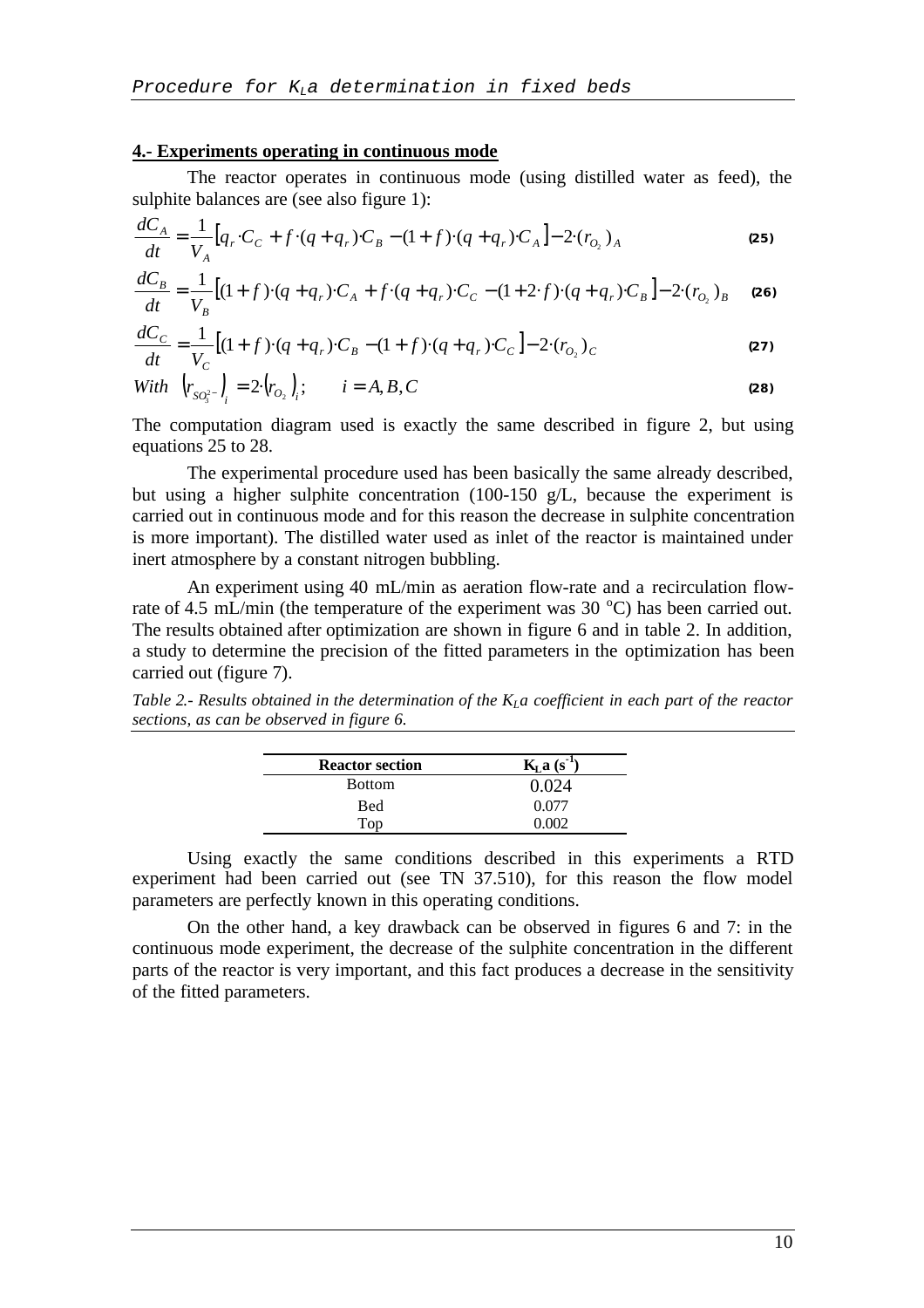

Figure 6.- *Determination of the KLa coefficient using the sulphite method. Continuous experiment.*



*Figure 7.- Estimation of the confidence contours using a 95 % confidence level. — Confidence contour corresponding to bed and bottom KLa coefficients (using a value for the bottom*  $K_l a$  *coefficient of 0.002 s<sup>1</sup>( + optimal values of the parameters).* 

— *— — Confidence contour corresponding to bed and top KLa coefficients (using a value for the bottom*  $K_L a$  *coefficient of 0.02*  $s^1$  (  $\Box$  *optimal values of the parameters).*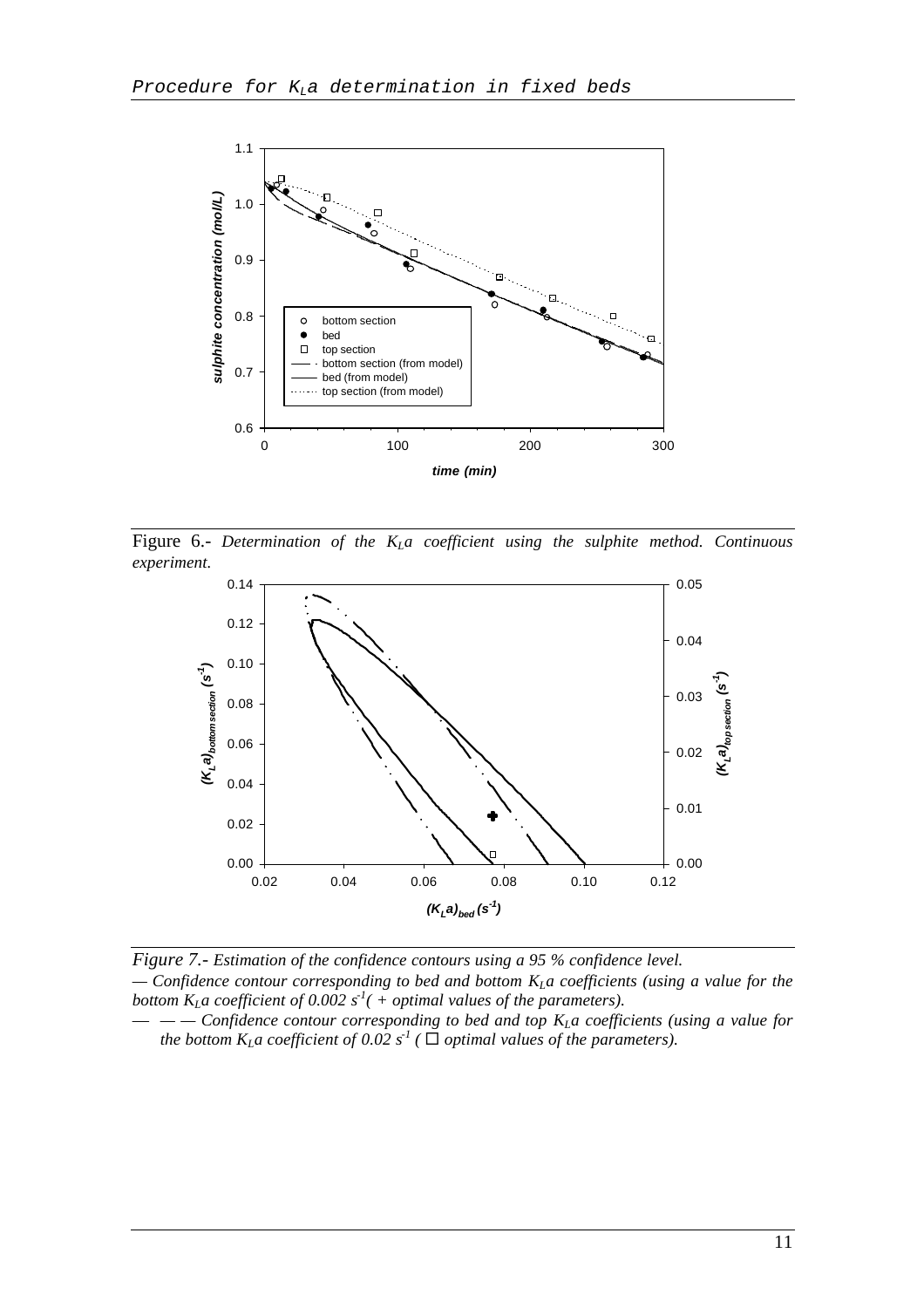#### **5.- Conclusions**

The results obtained with this set of experiments demonstrate that  $K<sub>L</sub>a$ coefficient has a strong variation along the reactor. The results obtained are therefore, a first approach to the real value of the  $K<sub>L</sub>$  a coefficient in the bed, although the best way to determine the coefficient is to perform an estimation during the operation of the reactor, as it is described in next section.

Nevertheless, the sulphite method has some drawbacks. First of all, the sulphite solution used during the experiments can not approach the properties of the culture broth (with variable composition when operating conditions change). In addition, the concentrations used during the experiments have enough ionic strength as to impact in the interfacial area and even in the mass transfer coefficient (van't Riet, 1979). On the other hand, the reaction is assumed to be a zero order in respect to the sulphite concentration, but the reaction is not sufficiently fast, and for this reason it takes place in the bubble surrounding film. This fact generates a decrease in the mass transfer coefficient and overestimation of the volumetric mass transfer coefficient (Blanch and Clark, 1996).

#### **6.- Estimation of the KLa coefficient during the operation of the reactors**

In literature partial nitrification over nitrite has been widely described (Hanaki *et al*., 1990; Garrido, 1997; Nogueira, 1998; Campos, 2000). The dissolved oxygen concentration that produces the nitrite accumulation in biofilm nitrification processes is arround 2.5 ppm of dissolved oxygen (Garrido, 1997; Joo *et al.*, 2000). If a range of 0- 2.5 ppm of dissolved oxygen concentration is assumed, is possible to estimate the oxygen volumetric transfer,  $K<sub>L</sub>a$  using a direct method (Kargi and Moo-Young, 1985; equation 29), in the experiments in which oxygen supply become limiting. In the following sections the results obtained using this method in the two nitrifying reactors are discussed.

$$
K_{L}a = \frac{Y_{NO_{2}^{-}} \cdot r_{NO_{2}^{-}} + Y_{NO_{3}^{-}} \cdot r_{NO_{3}^{-}}}{\left(C^{*} - C\right)}
$$

*(29)*

Where  $Y_i$  are the theoretical stoichiometric coefficients from ammonium oxidation over nitrite (1.5 mol  $O_2$ /mol NO<sub>2</sub>) and the from ammonium over nitrate (2mol O<sub>2</sub>/mol NO<sub>3</sub>),  $r_i$  are the nitrite and nitrate flow in the effluent;  $C^*$  is the dissolved oxygen concentration of saturation and ICI the dissolved oxygen concentration in steady state (that can be assumed in the range 0-2.5 as already discussed above).

#### *6.1.- Bench columns*

The results obtained form the experiments already performed and discussed in TN 37.520, the results are detailed in table 3.

*Table 3.- Estimation of the KLa coefficient in the bed (bench columns) using a direct method in the experiments with limiting oxygen supply.*

| Aeration<br>flow-rate<br>(mL/min) | Ammonium input<br>load<br>$(kg N·m-3·día-1)$ | Ammonium<br>removed load<br>$(\%)$ | Total<br>removed<br>load $(\% )$ | molO <sub>2</sub><br>mol NH $_A^+$ | $KL$ a range<br>$(s^{-1})$<br>(direct method) |
|-----------------------------------|----------------------------------------------|------------------------------------|----------------------------------|------------------------------------|-----------------------------------------------|
|                                   | 0.42                                         | 85.3                               | 82.7                             | 6.3                                | $[1.4 - 2.0] \cdot 10^{2}$                    |
| 15                                | 0.42                                         | 91.6                               | 89.9                             | 10.5                               | $[1.5 - 2.1]$ $\cdot 10^{-2}$                 |
| 9                                 | 0.55                                         | 85.3                               | 77.7                             | 4.7                                | $[1.8 - 2.6] \cdot 10^{-2}$                   |
| 40                                | l 11                                         | 83.3                               | 68.2                             | 10.5                               | $[2.1 - 3.1]$ $\cdot 10^{-2}$                 |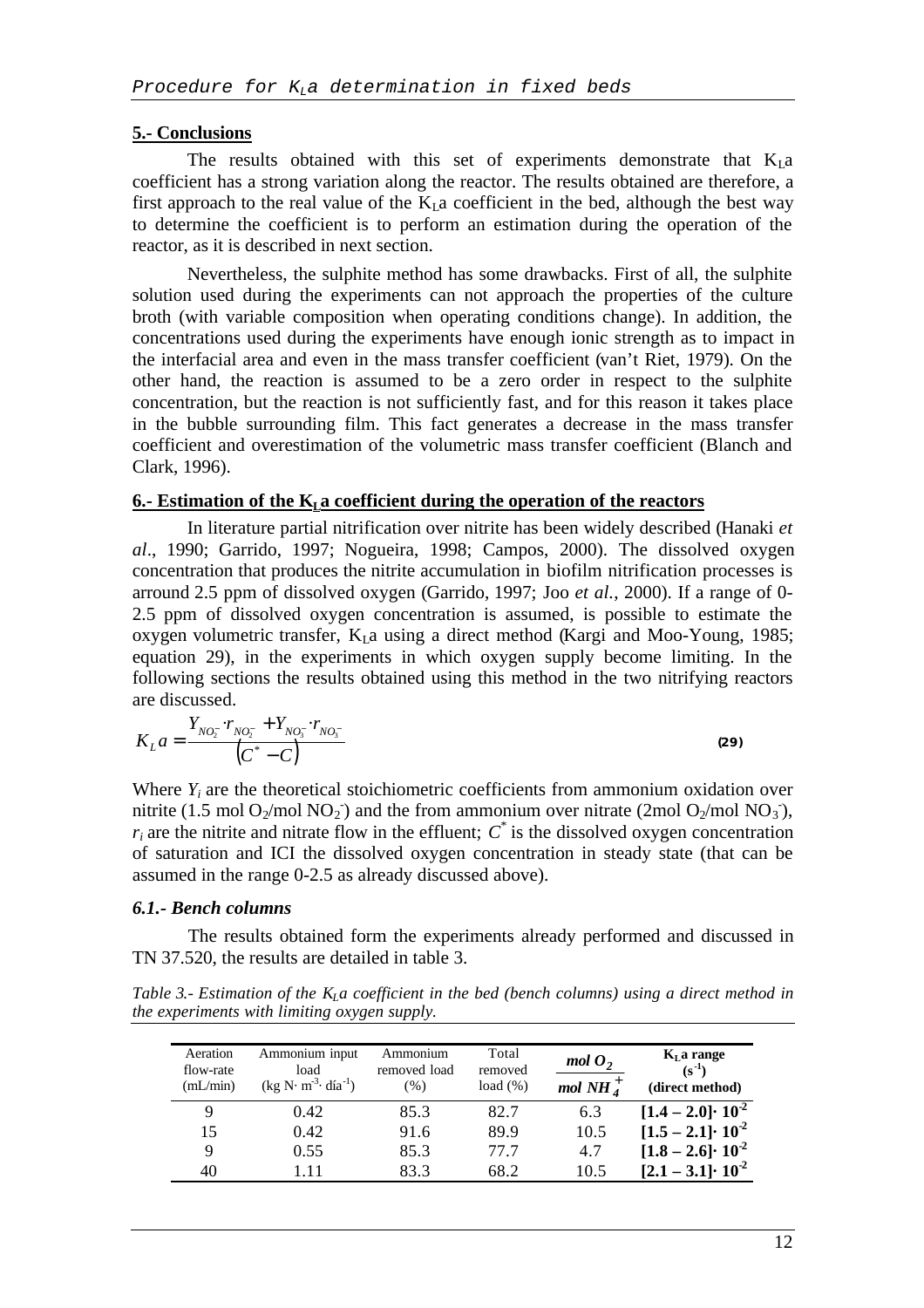The dissolved oxygen concentration of saturation has been determined from the Henry's constant modified by the ionic strength of the solution (using the model described by Schumpe *et al.* already detailed in the present technical note, equations 16 and 17). In addition, the concentration of saturation has been corrected to take into account the effect of the pressure using the following expression (Sekizawa *et al.*, 1985):

$$
C_{corregida}^* = C^* \left[ 1 + \frac{\mathbf{r}_g}{P_{\text{atm}}} \frac{1 - \mathbf{e}_g}{1 - \mathbf{e}_p} (h - l) \right]
$$
(30)

Where **r** is the liquid density (kg/m<sup>3</sup>), g the gravity acceleration (m/s<sup>2</sup>),  $P_{atm}$  the atmospheric pressure (Pa),  $e_a$  the gas fraction,  $e_a$  the solid fraction in the reactor, *h* the sparger depth and *l* the length from the sparger, both in meters.

Fujie *et al.* (1992) studied the volumetric transfer coefficient in a fix bed bioreactor and determined the value of the coefficient as a function of the biofilm concentration in the reactor. The results demonstrated that the  $K_l$  a coefficent decreased when the biofilm concentration increases in the reactor. The  $K<sub>I</sub>$  a value is 2 times lower than the value before inoculation of the bioreactor.

If the values shown in table 3 are compared with the results from sulphite experiments (table 2), it is possible to conclude that the value of the coefficient without biofilm  $(0.077 \text{ s}^{-1})$  is also higher in our case, than the one obtained with mature biofilm  $(0.026 \text{ s}^{-1})$ .

When liquid superficial velocity is lower than the one corresponding to the gas, a correlation with the following expression is commonly used (Carberry and Varma, 1986):

$$
K_L a = a \cdot u_G^b \tag{31}
$$

Where *a* and *b* are parameters and  $u_G$  is the gas superficial velocity. If the different values from the estimation of the coefficient are correlated with the gas superficial velocity, the following expression is obtained (see also figure 8):

$$
K_{L}a = 0.082 u_{G}^{0.35}
$$

With  $u_G$  in cm/s and  $K_L a$  in s<sup>-1</sup>.

*(32)*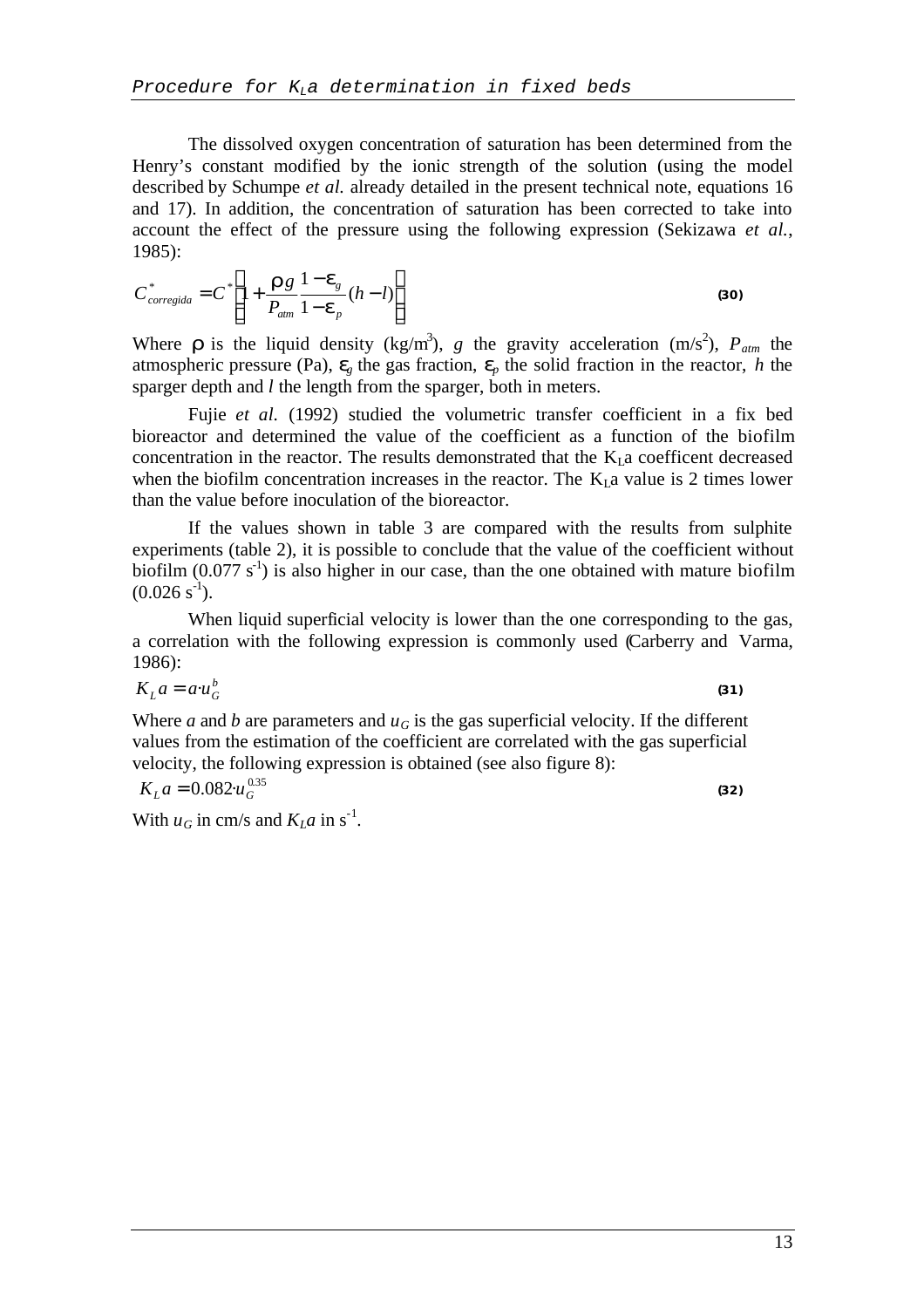

Figure 8.- Correlation between the  $K<sub>1</sub>$  a coefficient and the gas superficial velocity. The dashed line ( $-$  ) is the precision of the fitting using a confidence level of 95 %.

#### *6.2.- Pilot reactor*

The same procedure already discussed to determine the  $K<sub>L</sub>$  coefficient using a direct method in the bench columns has been carried out also in the pilot reactor. The experiments in which the oxygen supply become limiting in the pilot reactor has been already described in TN 43.43. Nevertheless, in the case of the pilot reactor there is an important difference regarding this topic: the aeration flow-rate is not used as an operating condition, and therefore remains constant. In that way, to control the oxygen supply in the reactor the oxygen partial pressure is manipulated with the oxygen and nitrogen mass flow-meters.

The dissolved oxygen concentration in the bottom and top parts of the pilot reactor is known (where the dissolved oxygen probes are placed). On the contrary, the dissolved oxygen concentration in the bed is not known in the bed. The measured oxygen concentration can be assumed as the concentration of saturation, because in the top and bottom parts of the reactor there is no biomass, and consequently the oxygen consumption can be neglected.

In order to estimate the  $K<sub>L</sub>a$  coefficient in the bed using the direct method already described is necessary to fix a dissolved oxygen concentration in the bed. In the already discussed study performed by Garrido *et al.* (1997), the oxygen was limiting at 2.5 mg/L and the ammonium oxidation was completed (only nitrite accumulation) if the dissolved oxygen concentration was higher than 1.8 mg/L. Assuming this range the estimation of the  $K<sub>L</sub>$  a coefficient can be performed. Results are presented in table 4 (in the shadowed cells).

Once the value of the coefficient is estimated, this can be used to determine the dissolved oxygen concentration in the bed in the rest of steady states in which the oxygen became limiting. The value of the coefficient can be considered as constant because the aeration flow-rate is kept constant (3 L/min).